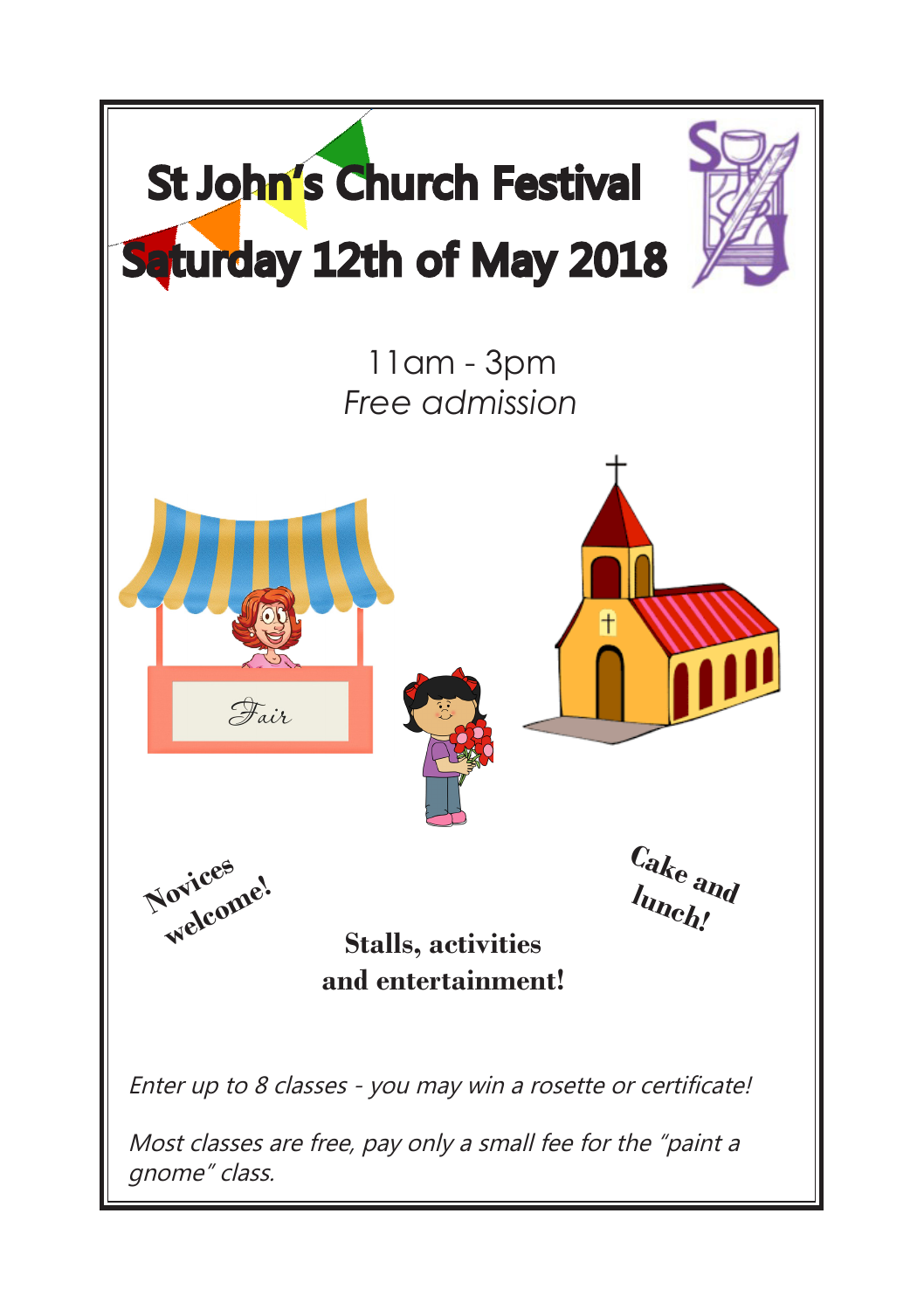### **Order of the Day**

#### *Friday, 11th of May*

*7-8:30pm: If you can, please bring your festival entries and completed festival forms to St John's Church on Baker St.* 



**9:30-10:30am:** Last opportunity for remaining festival entries and forms to be submitted.

**10:30am-12pm:** Refreshments will be available in the Clifton Room for a small cost (proceeds go to Christian Aid) - stalls open.

**11am-12:30pm:** Festival opens in the main hall. Come and admire everyone's handiwork!

**11am-1pm:** Entertainment will take place in the church.

**12:30pm-1:30pm:** Main hall closes for judging. There will be entertainment in the church.

**12pm-1pm:** Feel free to socialise and buy some lunch at a small cost (proceeds go to Christian Aid).

**1pm-1:30pm:** A short drama play will take place in the church.

**1:30pm-2:30pm:** Go to the main hall to see if you have won a prize!

**2:30pm-3pm:** Collect your entries to take home with you.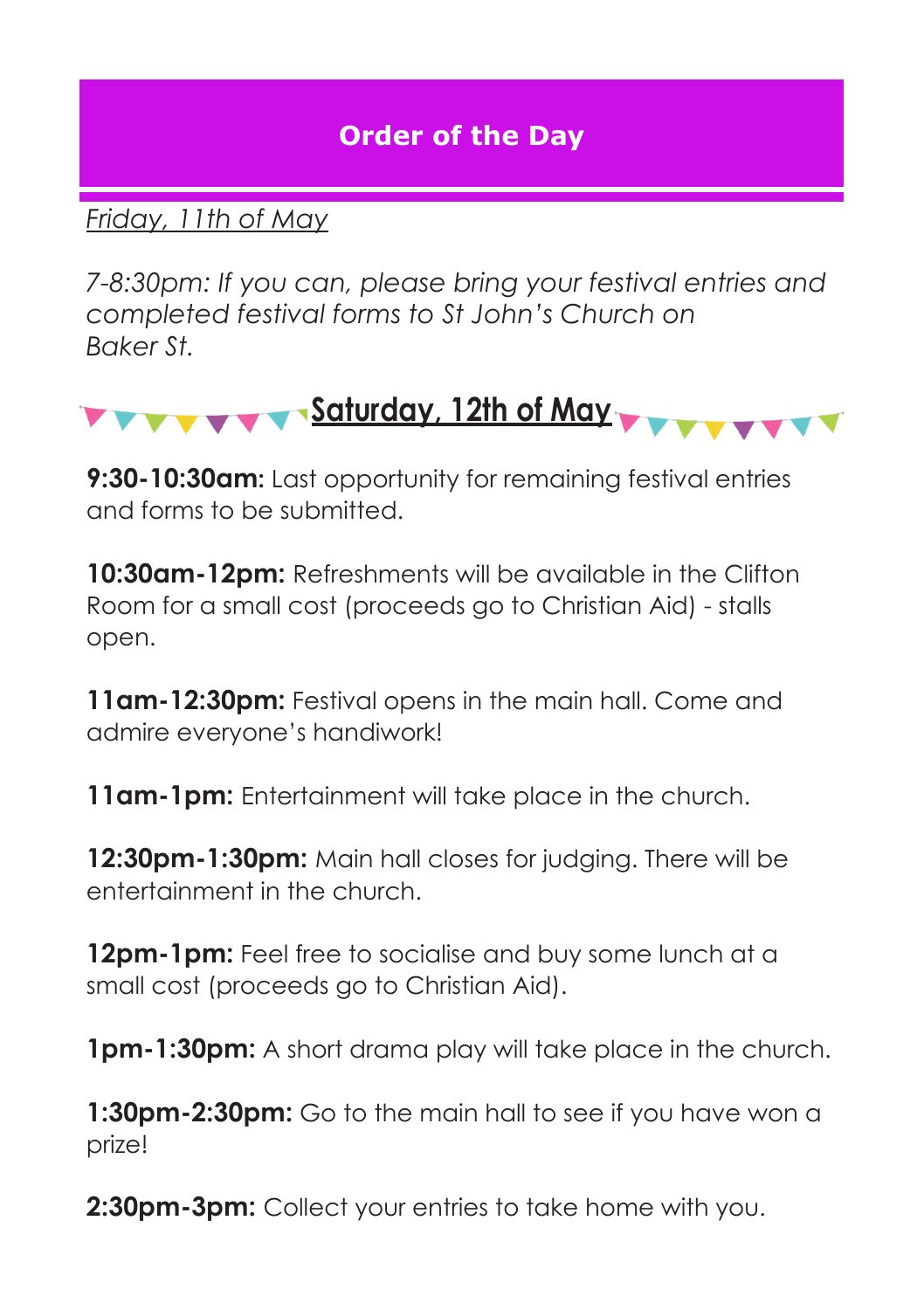### **Adult Classes**



**Cooking section**



- **1. Homemade large cake of your choice**
- **2. Homemade traybake of your choice**
- **3. Six homemade biscuits of your choice**
- **4. Jar of homemade preserve sweet or savoury**



*Classes 1 and 2 are open to judging by the public between 11am and 12:30pm.* 

*If you want to take part in the judging, please make a small donation to Christian Aid, have a taste and vote for your favourite entry!*

*Classes 3 and 4 will be judged between 12:30pm and 1:30pm.*

*Rosettes and certificates will be available from 1:30pm.* 

## **On your marks, get set... BAKE!**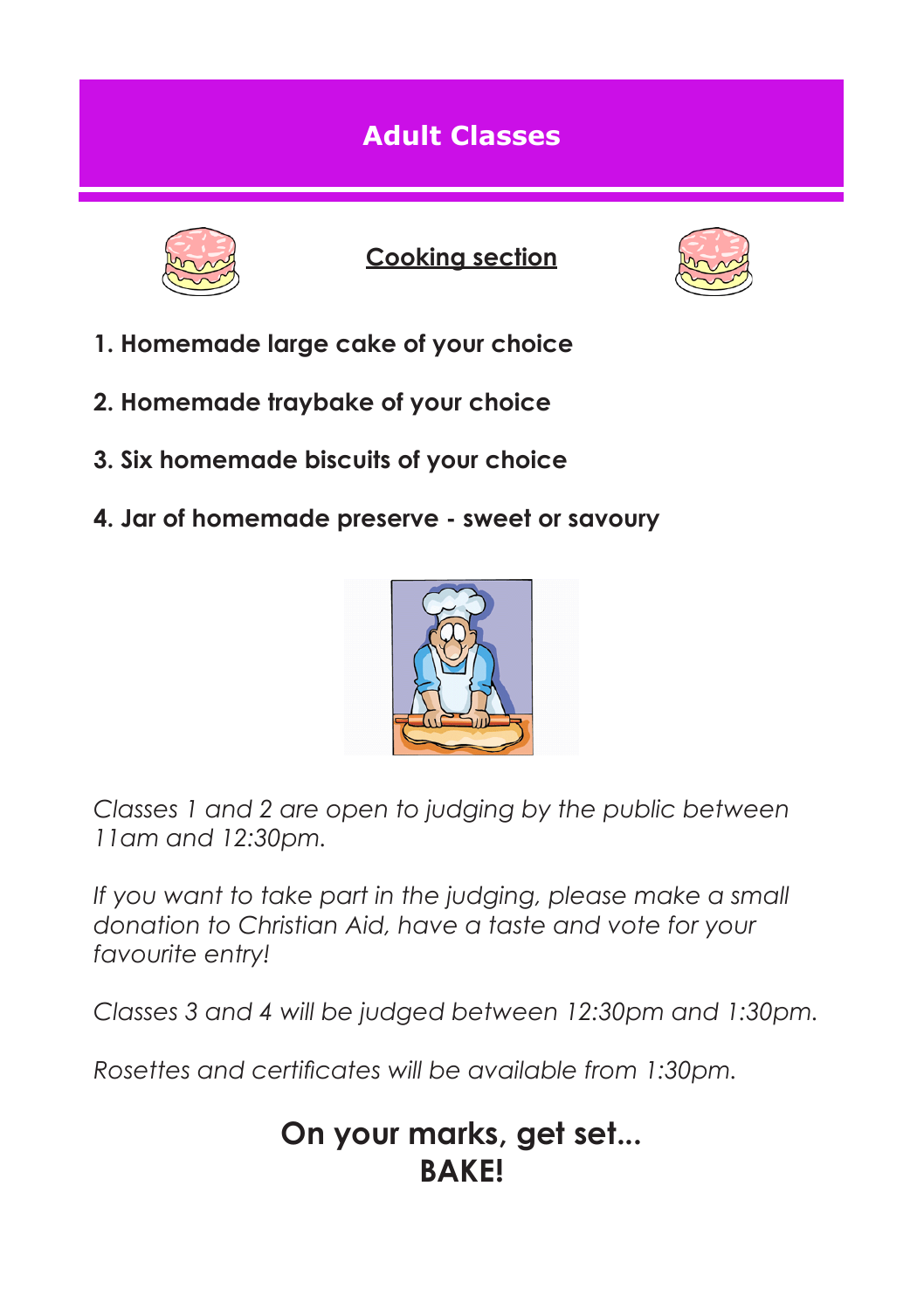**Adult Classes**



**Textiles and Crafts section**



**5. A handmade crocheted or knitted item of your choice** 

**6. A handmade tapestry, cross-stitch, quilted or embroidered item of your choice**

- **7. A handmade item crafted out of metal and/or wood**
- **8. A craft item of your choice not covered by any other class**



**Visual Arts and Photography section**



**9. A Spring themed picture, painting or drawing in the medium and size of your choice**

- **10. A Spring themed black and white photograph**
- **11. A Spring themed colour photograph**
- **12. A Potters Bar themed black and white photograph**
- **13. A Potters Bar themed colour photograph**

*Photographs should be at least 7"X5" and no bigger than 12"X8" in size. They should be unframed but can be mounted on card.*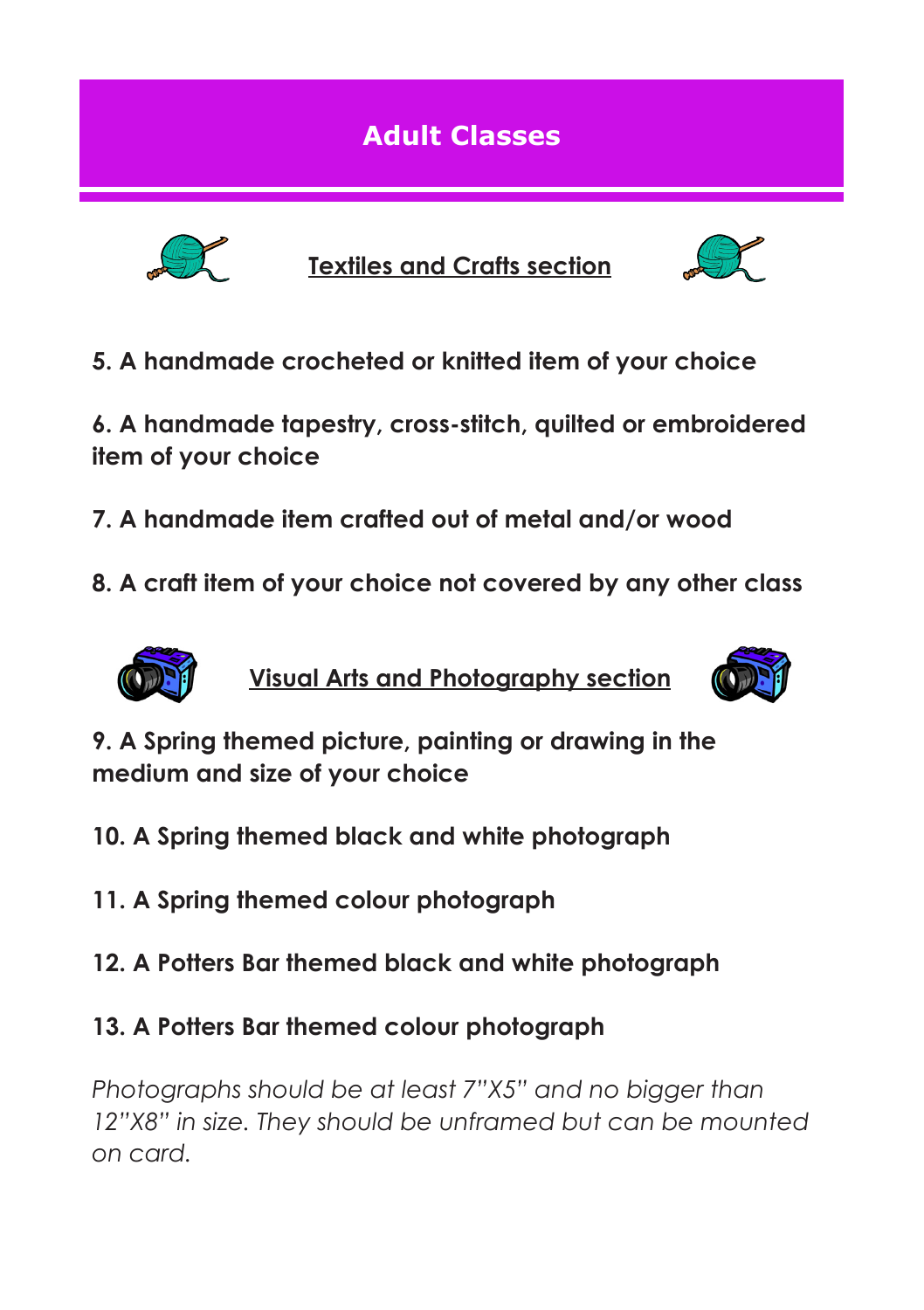# **Adult and Children Classes**



**Flower Art section** *(Age 15+)*



THEME: THE ROYAL FAMILY

**14. A tabletop flower arrangement in a container of your choice (you may use Oasis if you wish)**

**15. A tabletop arrangement incorporating a variety of natural plant material (e.g. fresh, dried, garden, or wild material, flowers, foliage, fruit, vegetables)**



**Novelty section** *(Adults and children welcome)*



**16. A decorated gnome (a gnome will be provided for a £2 charge and may be decorated however you like. An extra prize will be awarded to the gnome with the best name!)**

**17. Something new from something old - an upcycled or recycled item made from something found in your home.**

**18. A typed or handwritten limerick with the first line: "Potters Bar is a great place to be..."**





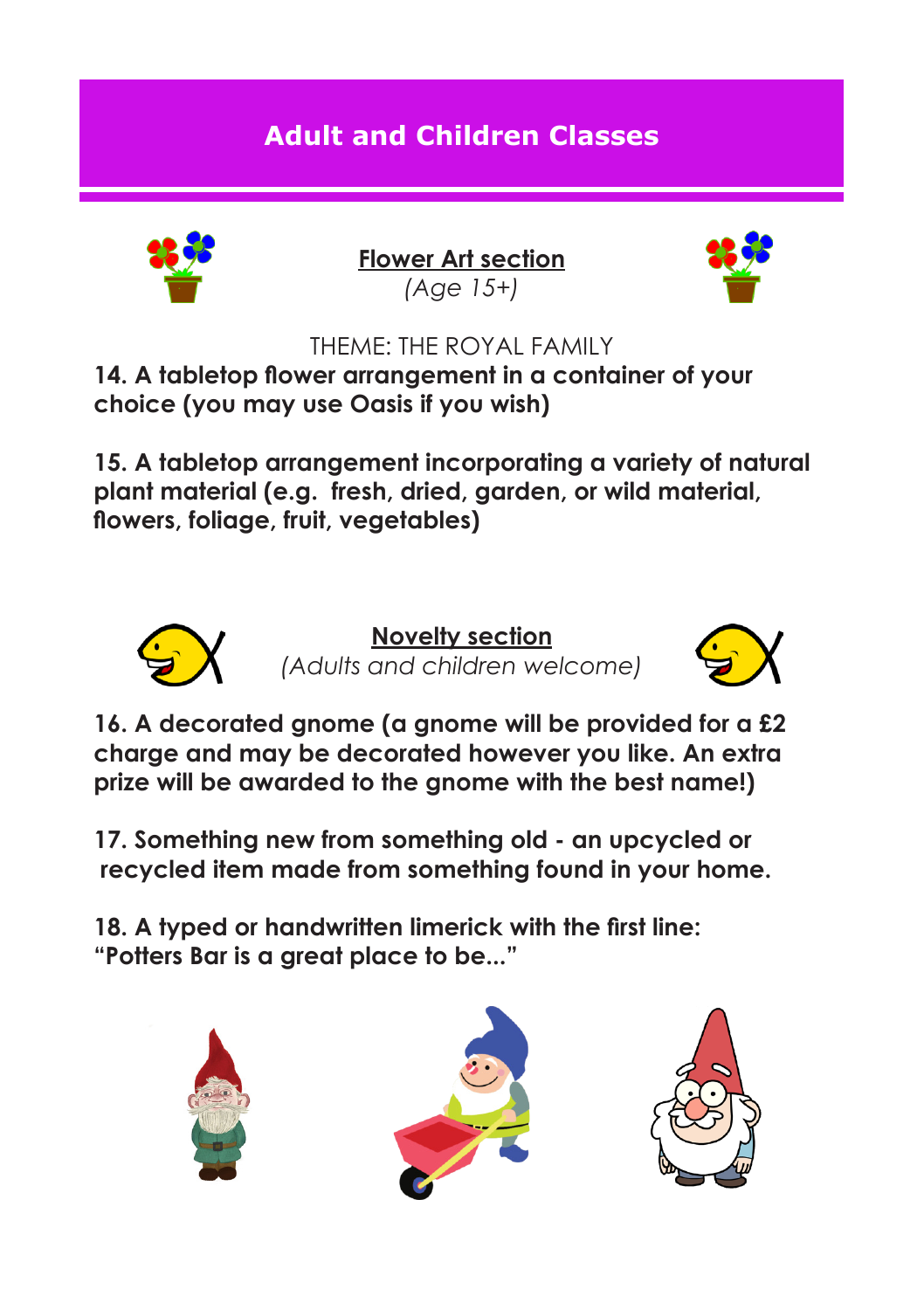### **Junior Classes**



**For ages 0-14**



**19. An animal made out of a fruit or vegetable** 

**20. A colour photograph "my favourite animal" - unframed but can be mounted on plain card**



**For ages 0-7**



- **21. A painting or drawing of any subject**
- **22. An art or craft in any medium**
- **23. Four homemade biscuits judged on decoration only**
- **24. A poem about any subject maximum 6 lines**



**For ages 8-14**



- **25. A painting or drawing of any subject**
- **26. An art or craft in any medium**
- **27. Four homemade biscuits judged on decoration only**
- **28. A poem about any subject maximum 8 lines**

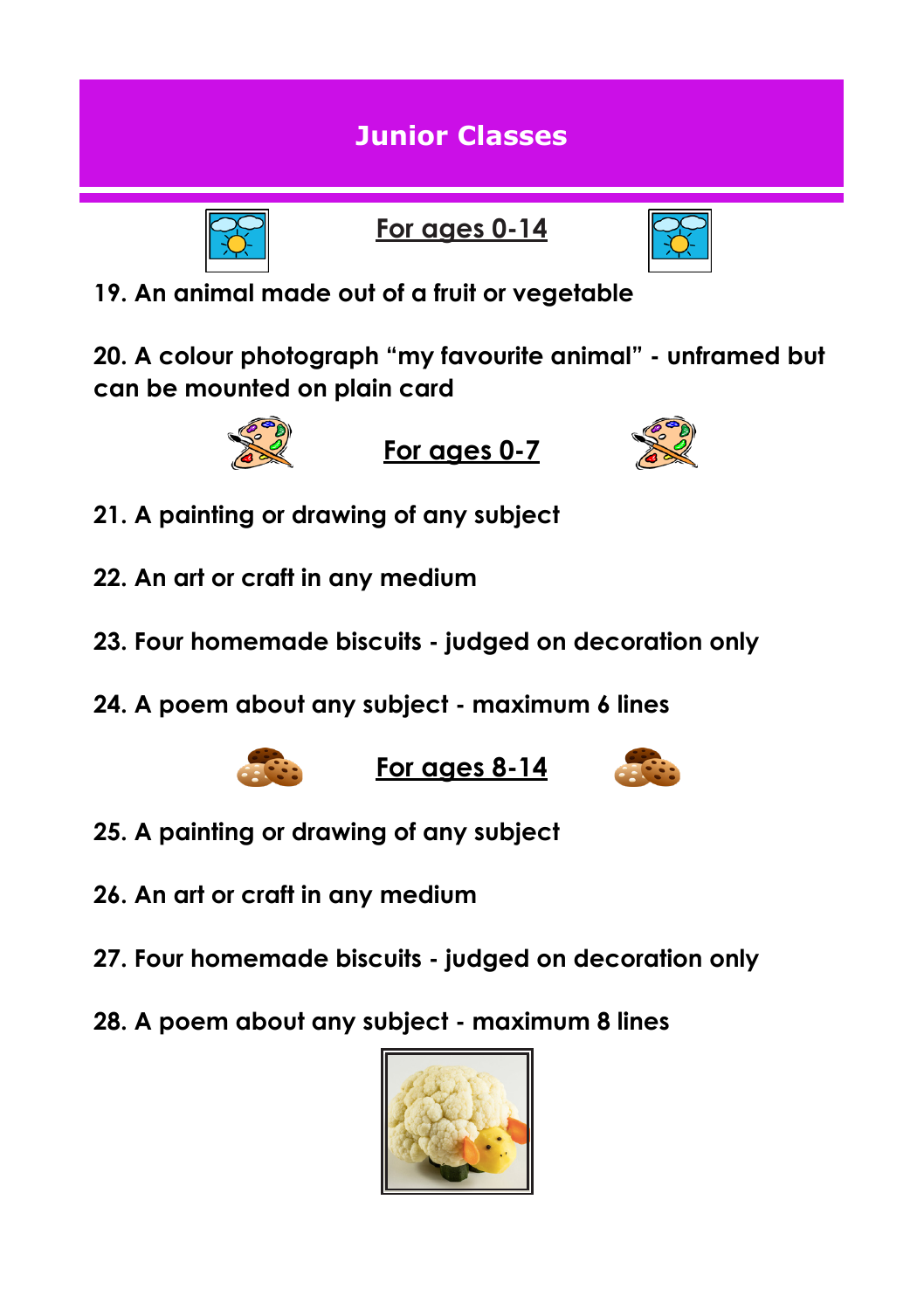### **Festival entry form**

<u> 1980 - An t-Albany a Chantara a Chantara a Chantara a Chantara a Chantara a Chantara a Chantara a Chantara a</u>

**Name: \_\_\_\_\_\_\_\_\_\_\_\_\_\_\_\_\_\_\_\_\_\_\_\_\_\_\_\_\_\_\_\_\_\_\_\_\_\_**

QP ľ

| Age (if under 15): |  |
|--------------------|--|
|--------------------|--|

**Address: \_\_\_\_\_\_\_\_\_\_\_\_\_\_\_\_\_\_\_\_\_\_\_\_\_\_\_\_\_\_\_\_\_\_\_\_\_**

**Tel/Email: \_\_\_\_\_\_\_\_\_\_\_\_\_\_\_\_\_\_\_\_\_\_\_\_\_\_\_\_\_\_\_\_\_\_\_\_**

………………………………………………………………………………………………………………………………………………....

You can enter a maximum of 8 classes.

| <b>Class No.</b> | <b>Description</b>                    |
|------------------|---------------------------------------|
| E.g. 3           | E.g. Homemade traybake of your choice |
|                  |                                       |
|                  |                                       |
|                  |                                       |
|                  |                                       |
|                  |                                       |
|                  |                                       |
|                  |                                       |
|                  |                                       |

Please bring your entries and this form on Friday the 11th of May 2018 between 7 - 8:30pm, or no later than 10:30am on the day of the show, Saturday the 12th of May 2018. No entries may be removed until after prize giving. Please collect your entries after prize giving.